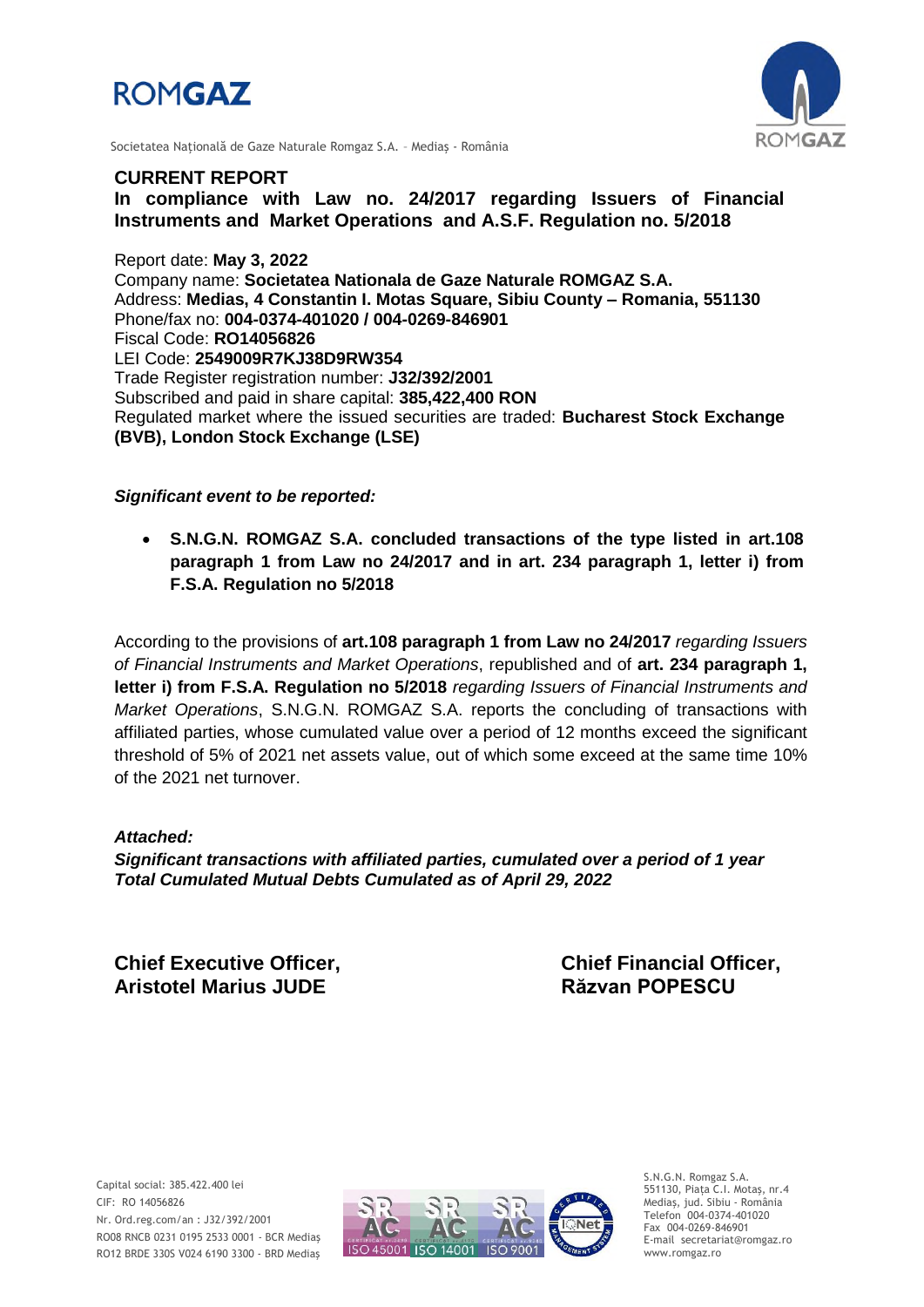#### **Summary of Natural Gas Sales Contracts concluded on the Romanian Commodities Exchange**

| Item<br>No.    | Name of the Affiliate                       | Date and nature of the<br>transaction                                              | <b>Transaction Scope</b>                               | Transaction<br>value (VAT<br>exclusive)<br>$-$ RON- | Mutual<br>receivables        | Guarantees                                      | Terms and oayment<br>methods | Other information                      |
|----------------|---------------------------------------------|------------------------------------------------------------------------------------|--------------------------------------------------------|-----------------------------------------------------|------------------------------|-------------------------------------------------|------------------------------|----------------------------------------|
| $\overline{1}$ | <b>SC OMV PETROM SA</b>                     | Contracts concluded during<br>the period 11.06.2021-<br>17.03.2022 (15 contracts)  | Natural gas sales<br>(monthly product)                 | 7.958.190.00                                        |                              | letter of bank<br>guarantee                     | 5 days after<br>invoicing    | Late payment<br>penalties<br>0.02%/day |
| 2              | <b>SC OMV PETROM SA</b>                     | Contracts concluded during<br>the period 17.03.2022-<br>18.03.2022 (4 contracts)   | Natural gas sales<br>(quarterly product)               | 9.700.600,00                                        |                              | letter of bank<br>quarantee                     | 5 days after<br>invoicing    | Late payment<br>penalties 0.02%/day    |
| 3              | <b>SC OMV PETROM SA</b>                     | Contracts incheiate in<br>16.12.2021 (2 contracts)                                 | Natural gas sales<br>(annual product 2022)             | 24.692.250,00                                       |                              | letter of bank<br>quarantee                     | 5 days after<br>invoicing    | Late payment<br>penalties 0.02%/day    |
| 4              | <b>SC E.ON ENERGIE</b><br><b>ROMANIA SA</b> | Contracts concluded during<br>the period 05.04.2021-<br>17.03.2022 (433 contracts) | Natural gas sales<br>(monthly product)                 | 400.521.871,03                                      |                              | letter of bank<br>guarantee                     | 5 days after<br>invoicing    | Late payment<br>penalties 0.02%/day    |
| 5              | <b>SC E.ON ENERGIE</b><br><b>ROMANIA SA</b> | Contracts concluded during<br>the period 05.04.2021-<br>17.03.2022 (120 contracts) | Natural gas sales<br>(quarterly product)               | 204.455.610,90                                      |                              | letter of bank<br>guarantee                     | 5 days after<br>invoicing    | Late payment<br>penalties 0.02%/day    |
| 6              | <b>SC E.ON ENERGIE</b><br><b>ROMANIA SA</b> | Contracts concluded during<br>the period 11.05.2021-<br>07.12.2021 (12 contracts)  | Natural gas sales<br>(semi-annual product)             | 28.670.437,00                                       |                              | letter of bank<br>guarantee                     | 5 days after<br>invoicing    | Late payment<br>penalties 0.02%/day    |
| $\overline{7}$ | <b>SC E.ON ENERGIE</b><br><b>ROMANIA SA</b> | Contracts concluded during<br>the period 05.04.2021-<br>17.03.2022 (65 contracts)  | Natural gas sales<br>(cold and warm<br>season product) | 190.428.923,72                                      |                              | letter of bank<br>guarantee                     | 5 days after<br>invoicing    | Late payment<br>penalties 0.02%/day    |
| 8              | <b>SC E.ON ENERGIE</b><br><b>ROMANIA SA</b> | Contracts concluded during<br>the period 13.07.2021-<br>07.12.2021 (19 contracts)  | Natural gas sales<br>(annual product 2022)             | 76.427.350,00                                       |                              | letter of bank<br>guarantee                     | 5 days after<br>invoicing    | Late payment<br>penalties 0.02%/day    |
| 9              | <b>SC ENGIE ROMANIA SA</b>                  | Contracts concluded during<br>the period 06.04.2021-<br>16.03.2022 (532 contracts) | Natural gas sales<br>(monthly product)                 | 549.386.970,85                                      |                              | letter of bank<br>guarantee/ advance<br>payment | 5 days after<br>invoicing    | Late payment<br>penalties 0.02%/day    |
| 10             | <b>SC ENGIE ROMANIA SA</b>                  | Contracts concluded during<br>the period 09.04.2021-<br>16.03.2022 (195 contracts) | Natural gas sales<br>(quarterly product)               | 441.418.762.90                                      | $\qquad \qquad \blacksquare$ | letter of bank<br>quarantee/ advance<br>payment | 5 days after<br>invoicing    | Late payment<br>penalties 0.02%/day    |
| 11             | <b>SC ENGIE ROMANIA SA</b>                  | Contracts concluded during<br>the period 21.04.2021-<br>16.12.2021 (19 contracts)  | Natural gas sales<br>(semi-annual product)             | 43.060.509,60                                       |                              | letter of bank<br>quarantee/ advance<br>payment | 5 days after<br>invoicing    | Late payment<br>penalties 0.02%/day    |
| 12             | <b>SC ENGIE ROMANIA SA</b>                  | Contracts concluded during<br>the period 07.04.2021-<br>17.03.2022 (100 contracts) | Natural gas sales<br>(cold and warm<br>season product) | 395.567.335,80                                      |                              | letter of bank<br>quarantee/ advance<br>payment | 5 days after<br>invoicing    | Late payment<br>penalties 0.02%/day    |
| 13             | <b>SC ENGIE ROMANIA SA</b>                  | Contracts concluded during<br>the period 08.06.2021-<br>16.12.2021 (43 contracts)  | Natural gas sales<br>(annual product 2022)             | 190.547.695,20                                      |                              | letter of bank<br>guarantee/ advance<br>payment | 5 days after<br>invoicing    | Late payment<br>penalties 0.02%/day    |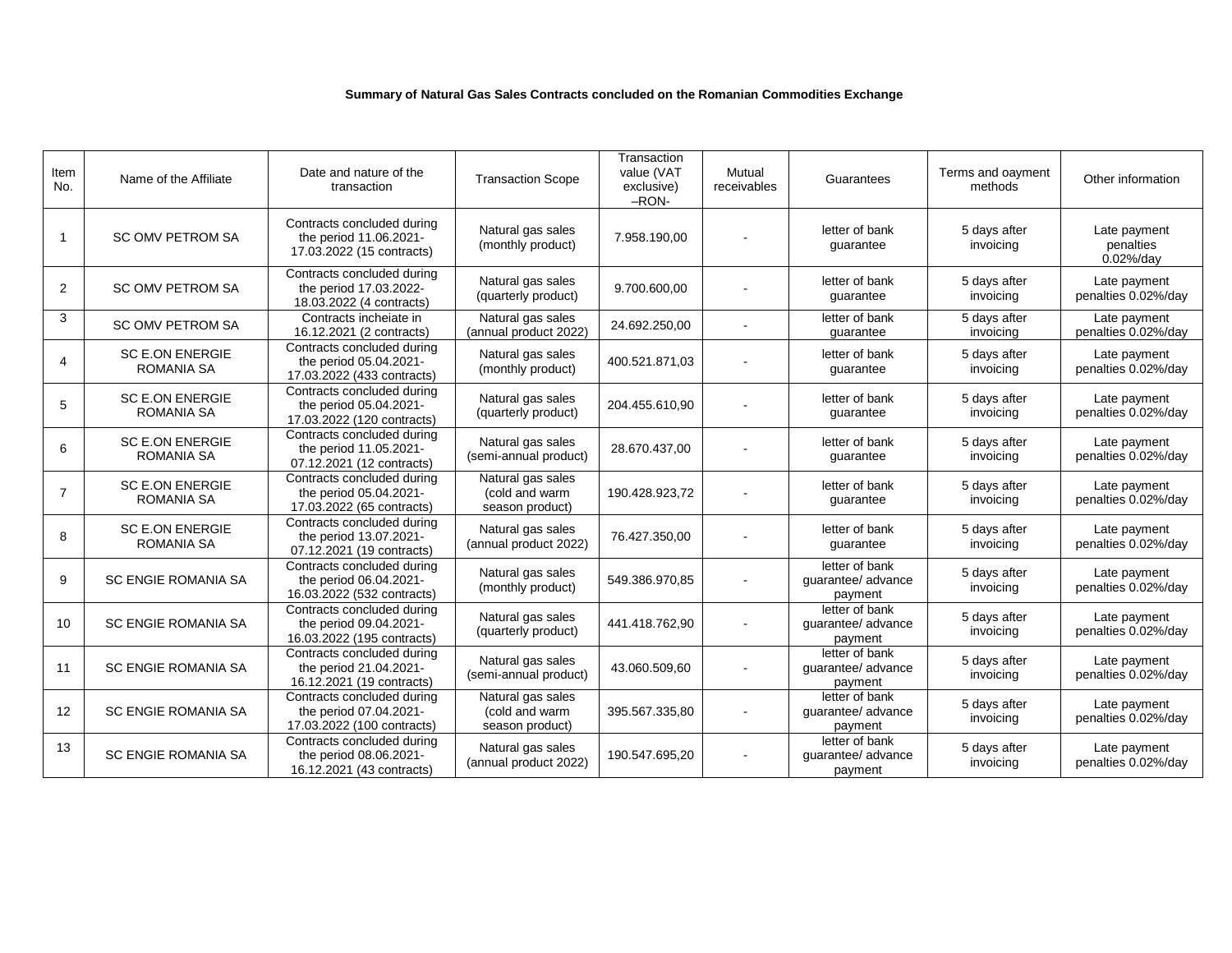**Bilateral Natural Gas Sales Contracts (concluded by direct negotiation and under GEO No. 27/2022)**

| Item<br>No.    | Name of the Affiliate      | Date and nature of<br>transaction                         | <b>Transaction Scope</b>                            | <b>Transaction value</b><br>(VAT exclusive)<br>$-$ RON $-$ | <b>Mutual</b><br>receivables | <b>Guarantees</b>           | <b>Terms and payment</b><br>methods | <b>Other information</b>                |
|----------------|----------------------------|-----------------------------------------------------------|-----------------------------------------------------|------------------------------------------------------------|------------------------------|-----------------------------|-------------------------------------|-----------------------------------------|
| -1             | SC E.ON ENERGIE ROMANIA SA | Contract No.<br>VG17/26.05.2021                           | Natural gas sales (period<br>01.06.2021-01.07.2021) | 5,060,000.00                                               |                              |                             | Advance payment                     | Late payment penalties<br>$0.10\%$ /day |
| 2              | SC E.ON ENERGIE ROMANIA SA | Contract No.<br>VG66/30.09.2021                           | Natural gas sales (period<br>01.10.2021-01.10.2022) | 23,899,766.04                                              | $\sim$                       | Letter of bank<br>guarantee | 30 days from<br>invoicing           | Late payment<br>penalties 0.10%/day     |
| 3              | SC E.ON ENERGIE ROMANIA SA | Contract No.<br>VG3/04.02.2022                            | Natural gas sales (period<br>07.02.2022-01.04.2022) | 96,826,500.00                                              |                              | Letter of bank<br>guarantee | 30 days from<br>invoicing           | Late payment<br>penalties 0.10%/day     |
| $\overline{4}$ | SC E.ON ENERGIE ROMANIA SA | Contract No.<br>VG4/04.02.2022                            | Natural gas sales (period<br>07.02.2022-01.03.2022) | 18,502,000.00                                              | $\blacksquare$               | Letter of bank<br>guarantee | 30 days from<br>invoicing           | Late payment<br>penalties 0.10%/day     |
| 5              | SC E.ON ENERGIE ROMANIA SA | Contract No.<br>VG13/09.03.2022                           | Natural gas sales (period<br>01.04.2022-01.10.2022) | 125,237,880.00                                             | $\blacksquare$               | Letter of bank<br>guarantee | 30 days from<br>invoicing           | Late payment<br>penalties 0.10%/day     |
| 6              | SC E.ON ENERGIE ROMANIA SA | Contract No.<br>VG27/09.03.2022                           | Natural gas sales (period<br>01.04.2022-01.10.2022) | 74,773,800.00                                              | $\sim$                       | Letter of bank<br>guarantee | 30 days from<br>invoicing           | Late payment<br>penalties 0.10%/day     |
| $\overline{7}$ | SC E.ON ENERGIE ROMANIA SA | Addendum No. 1/2022<br>to Contract No.<br>VG12/30.03.2021 | Natural gas sales (period<br>01.04.2022-01.10.2022) | 48,206,182.62                                              | $\sim$                       | Letter of bank<br>guarantee | 30 days from<br>invoicing           | Late payment<br>penalties 0.10%/day     |
| 8              | SC E.ON ENERGIE ROMANIA SA | Contract No.<br>FCC17/27.04.2022                          | Natural gas sales (period<br>01.05.2022-01.04.2023) | 1,415,003,311.85                                           | $\sim$                       | Letter of bank<br>guarantee | 30 days from<br>invoicing           | Late payment<br>penalties 0.10%/day     |
| 9              | SC E.ON ENERGIE ROMANIA SA | Contract No.<br>PET6/27.04.2022                           | Natural gas sales (period<br>01.05.2022-01.04.2023) | 4,419,824.78                                               |                              | Letter of bank<br>guarantee | 30 days from<br>invoicing           | Late payment<br>penalties 0.10%/day     |
| 10             | <b>SC ENGIE ROMANIA SA</b> | Contract<br>No.VG19/26.05.2021                            | Natural gas sales (period<br>01.06.2021-01.07.2021) | 22,858,550.00                                              |                              |                             | Advance payment                     | Late payment<br>penalties 0.10%/day     |
| 11             | SC ENGIE ROMANIA SA        | Contract<br>No.VG22/22.06.2021                            | Natural gas sales (period<br>01.07.2021-01.10.2021) | 134,688,000.00                                             | $\sim$                       |                             | Advance payment                     | Late payment<br>penalties 0.10%/day     |
| 12             | SC ENGIE ROMANIA SA        | Contract<br>No.VG65/30.09.2021                            | Natural gas sales (period<br>01.10.2021-01.10.2022) | 1,117,293.33                                               |                              | Letter of bank<br>guarantee | 30 days from<br>invoicing           | Late payment<br>penalties 0.10%/day     |
| 13             | <b>SC ENGIE ROMANIA SA</b> | <b>Transaction Contract</b><br>No. TRZ17/17.12.2021       | Natural gas sales (period<br>01.11.2021-01.12.2022) | 1,472.47                                                   |                              |                             | 30 days from<br>invoicing           | Late payment<br>penalties 0.10%/day     |
| 14             | <b>SC ENGIE ROMANIA SA</b> | <b>Transaction Contract</b><br>No. TRZ1/27.01.2022        | Natural gas sales (period<br>01.12.2021-01.01.2022) | 45,254.98                                                  |                              |                             | 30 days from<br>invoicing           | Late payment<br>penalties 0.10%/day     |
| 15             | SC ENGIE ROMANIA SA        | Contract<br>No.VG5/04.02.2022                             | Natural gas sales (period<br>07.02.2022-01.04.2022) | 311,900,000.00                                             |                              | Letter of bank<br>guarantee | 30 days from<br>invoicing           | Late payment<br>penalties 0.10%/day     |
| 16             | <b>SC ENGIE ROMANIA SA</b> | Contract<br>No.FCC16/27.04.2022                           | Natural gas sales (period<br>01.05.2022-01.04.2023) | 1,706,733,843.21                                           |                              | Letter of bank<br>guarantee | 30 days from<br>invoicing           | Late payment<br>penalties 0.10%/day     |
| 17             | <b>SC ENGIE ROMANIA SA</b> | Contract<br>No.PET5/27.04.2022                            | Natural gas sales (period<br>01.05.2022-01.04.2023) | 27,720,829.95                                              |                              | Letter of bank<br>guarantee | 30 days from<br>invoicing           | Late payment penalties<br>$0.10\%$ /day |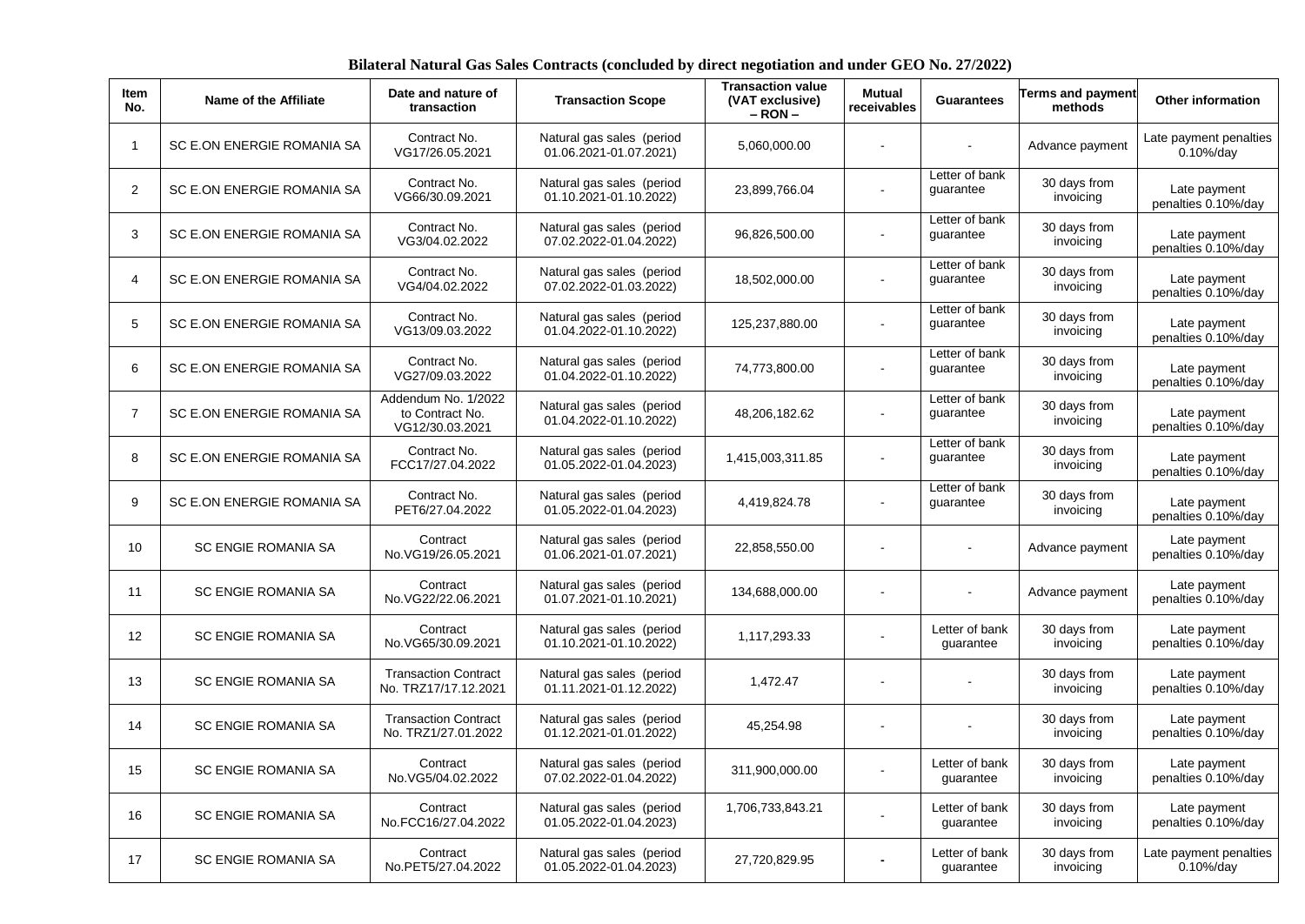| 18 | <b>SC OMV PETROM SA</b>                         | Contract<br>No.VG11/08.04.2021               | Natural gas sales (period<br>01.07.2021-01.04.2022) | 38,033,940.00    | Letter of bank<br>quarantee | 30 days from<br>invoicing | Late payment<br>penalties 0.10%/day                                                                           |
|----|-------------------------------------------------|----------------------------------------------|-----------------------------------------------------|------------------|-----------------------------|---------------------------|---------------------------------------------------------------------------------------------------------------|
| 19 | <b>SC OMV PETROM SA</b>                         | Contract<br>No.VG18/26.05.2021               | Natural gas sales (period<br>01.06.2021-01.07.2021) | 7,590,000.00     |                             | Advance payment           | Late payment<br>penalties 0.10%/day                                                                           |
| 20 | <b>SC OMV PETROM SA</b>                         | Contract<br>No.VG23/17.06.2021               | Natural gas sales (period<br>01.07.2021-01.10.2021) | 69,000,000.00    |                             | Advance payment           | Late payment<br>penalties 0.10%/day                                                                           |
| 21 | <b>SC OMV PETROM SA</b>                         | Contract<br>No.VG16/01.03.2022               | Natural gas sales (period<br>01.04.2022-01.10.2022) | 128,670,960.00   | Letter of bank<br>guarantee | 30 days from<br>invoicing | Late payment<br>penalties 0.10%/day                                                                           |
| 22 | <b>SC OMV PETROM SA</b>                         | Contract<br>No.VG28/01.03.2022               | Natural gas sales (period<br>01.04.2022-01.10.2022) | 193,006,440.00   | Letter of bank<br>quarantee | 30 days from<br>invoicing | Late payment<br>penalties 0.10%/day                                                                           |
| 23 | <b>SC OMV PETROM SA</b>                         | Contract<br>No.FCC32/27.04.2022              | Natural gas sales (period<br>01.05.2022-01.04.2023) | 120,416.22       | Letter of bank<br>quarantee | 30 days from<br>invoicing | Late payment<br>penalties 0.10%/day                                                                           |
| 24 | <b>SC OMV PETROM SA</b>                         | Contract<br>No.PET8/27.04.2022               | Natural gas sales (period<br>01.05.2022-01.04.2023) | 39,812,539.49    | Letter of bank<br>quarantee | 30 days from<br>invoicing | Late payment<br>penalties 0.10%/day                                                                           |
| 25 | S ELECTROCENTRALE<br><b>BUCURESTI SA</b>        | Addendum No.14/2021<br>to Contract No.8/2016 | Natural gas sales (period<br>01.10.2021-01.10.2022) | 1,766,918,898.07 |                             | 90 days from<br>invoicing | At the level of the late<br>payment interests due<br>for failure to pay on<br>time the tax<br>liabilities/day |
| 26 | <b>S ELECTROCENTRALE</b><br><b>BUCURESTI SA</b> | Contract<br>No.PET15/27.04.2022              | Natural gas sales (period<br>01.05.2022-01.04.2023) | 123,641,763.44   |                             | Advance payment           | Late payment<br>penalties 0.10%/day                                                                           |
| 27 | <b>SC TERMOFICARE ORADESA</b><br><b>SA</b>      | Contract<br>No.PET21/27.04.2022              | Natural gas sales (period<br>01.05.2022-01.04.2023) | 117,396,019.76   |                             | Advance payment           | Late payment<br>penalties 0.10%/day                                                                           |
| 28 | <b>SC TERMOFICARE ORADESA</b><br><b>SA</b>      | Contract<br>No.VG71/29.10.2021               | Natural gas sales (period<br>01.11.2021-01.10.2022) | 342,876,875.00   |                             | Advance payment           | Late payment<br>penalties 0.10%/day                                                                           |

Note: Contracts concluded based on GEO no.27/2022 were signed by Romgaz representatives on April 27, 2022, with deliveries starting on May 1, 2022. Contracts concluded with:<br>SC E ON ENERGIE ROMANIA SA:

SC E.ON ENERGIE ROMANIA SA:

- Contract no. FCC17/27.04.2022, in amount of RON 1.415.003.311,85;

- Contract no. PET6/27.04.2022, in amount of RON 4.419.824,78;

 $\checkmark$  SC ENGIE ROMANIA SA:

- Contract no. FCC16/27.04.2022, in amount of 1.706.733.843,21;

- Contract no. PET5/27.04.2022, in amount of 27.720.829,95,

were sent to clients, however Romgaz has not received such contracts signed by the clients up to this date.

Where:

GRP – Gas Release Program

VG - Gas Sales

FCC - Suppliers of household consumers, under GEO No. 27/2022

PET - Heat producers

TRZ - transactions, contracts concluded after the delivery period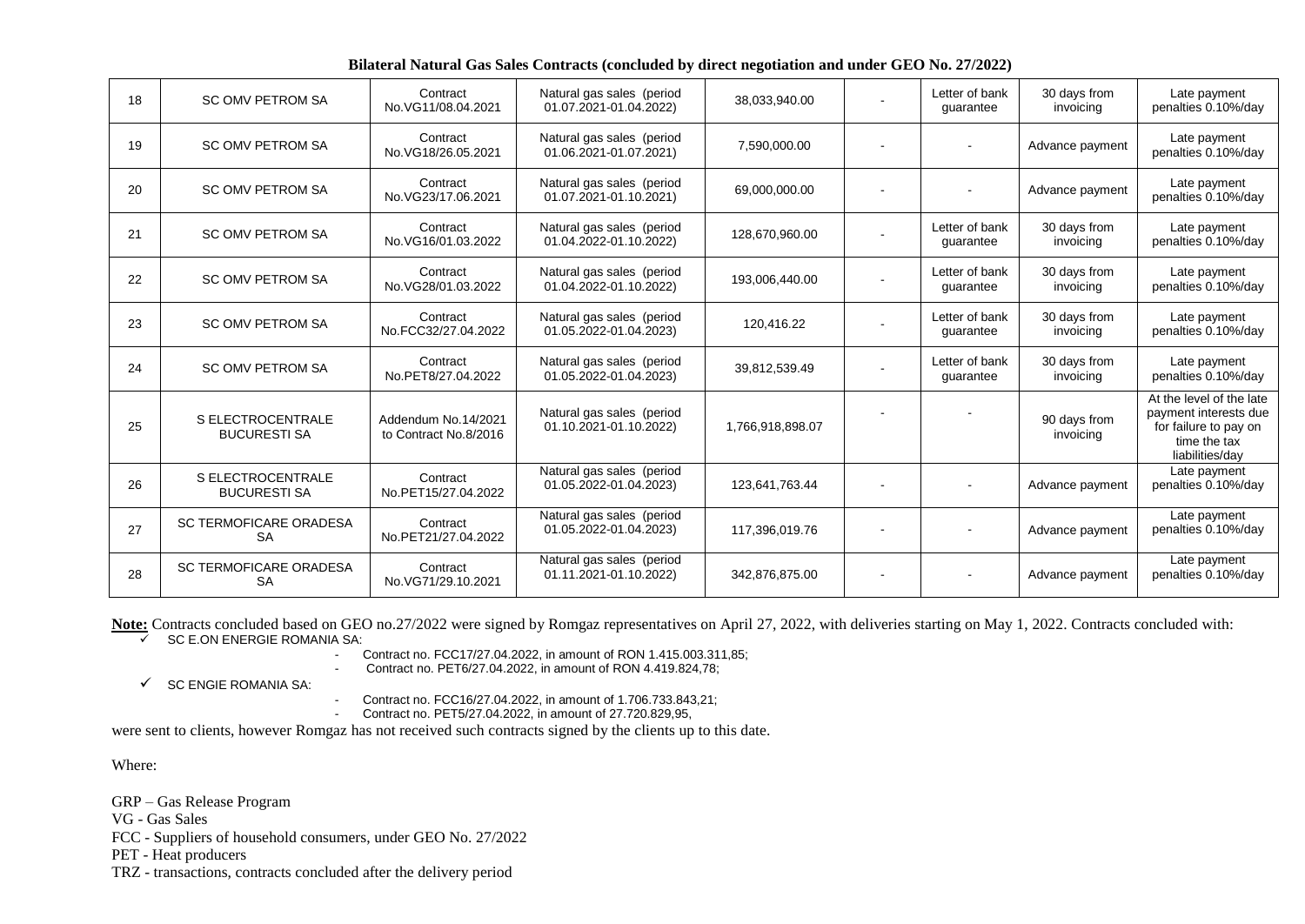### S.N.G.N. ROMGAZ S.A. Mediaş Branch

## **Transactions with the Affiliates**

| Item |                                | Date and nature of the                            |                                                           | <b>Transaction value</b>    | Mutual      |            | Terms and payment                 | Other information |
|------|--------------------------------|---------------------------------------------------|-----------------------------------------------------------|-----------------------------|-------------|------------|-----------------------------------|-------------------|
| no.  | Name of the Affiliate          | transaction                                       | <b>Transaction Scope</b>                                  | (VAT exclusive)<br>$-RON -$ | receivables | Guarantees | methods                           | Penalties         |
|      |                                | Addendum no. 27/April                             |                                                           |                             |             |            | 15 days from the<br>invoice issue |                   |
|      | <b>SC OMV PETROM SA</b>        | 01, 2022 to contract no.                          | 70% sale of the condensate<br>production of Medias Branch | 9,023,412.32                | $\sim$      |            | date:                             | client            |
|      |                                | 3666/March 04, 2014                               |                                                           |                             |             |            | Payment with<br>payment order     |                   |
|      |                                |                                                   |                                                           |                             |             |            | 30 days from the                  |                   |
|      | <b>SC OMV PETROM SA</b>        | Addendum no. 3/April 26,<br>2021 to contract no   | Romgaz services for Petrom -                              |                             |             |            | invoice issue                     |                   |
| 2    |                                | 27385/April 30, 2020                              | gas collection and drying services                        | 419,257.98                  |             |            | date:<br>Payment with             | client            |
|      |                                |                                                   |                                                           |                             |             |            | payment order                     |                   |
|      |                                | Addendum no.3/April 30,                           |                                                           |                             |             |            | 30 days from the<br>invoice issue |                   |
| 3    | <b>SC OMV PETROM SA</b>        | 2021 to contract no.                              | Petrom services for Romgaz -                              | 37.771.55                   | $\sim$      |            | date; Payment                     | supplier          |
|      |                                | 27385/April 30, 2020                              | gas collection and drying services                        |                             |             |            | with payment                      |                   |
|      |                                |                                                   |                                                           |                             |             |            | order<br>30 days from the         |                   |
|      |                                | Addendum no. 7/                                   |                                                           |                             |             |            | invoice issue                     |                   |
|      | <b>SC OMV PETROM SA</b>        | December 17, 2021 to<br>contract no. 8010/October | Condensate measurement<br>discharge                       | 119,418.75                  |             |            | date:                             | supplier          |
|      |                                | 12, 2015                                          |                                                           |                             |             |            | Payment with                      |                   |
|      |                                |                                                   |                                                           |                             |             |            | payment order<br>30 days from the |                   |
|      | <b>SC E.ON ENERGIE ROMANIA</b> | Addendum no. 9/July 31,<br>2019 to contract       |                                                           |                             |             |            | invoice issue                     |                   |
| 5    | <b>SA</b>                      | no.1000205785/January                             | Natural gas supply                                        | 1,680,372.92                | $\sim$      |            | date:                             | supplier          |
|      |                                | 2015                                              |                                                           |                             |             |            | Payment with<br>payment order     |                   |
|      |                                | Contract no.                                      |                                                           |                             |             |            | 30 days from the                  |                   |
|      | <b>SC E.ON ENERGIE ROMANIA</b> | 1001662474/April                                  |                                                           | 90,218.35                   |             |            | invoice issue                     | supplier          |
| 6    | <b>SA</b>                      | 2019/EE5451/March 21,                             | Electricity supply                                        |                             |             |            | date; Payment<br>with payment     | 389.37            |
|      |                                | 2019                                              |                                                           |                             |             |            | order                             |                   |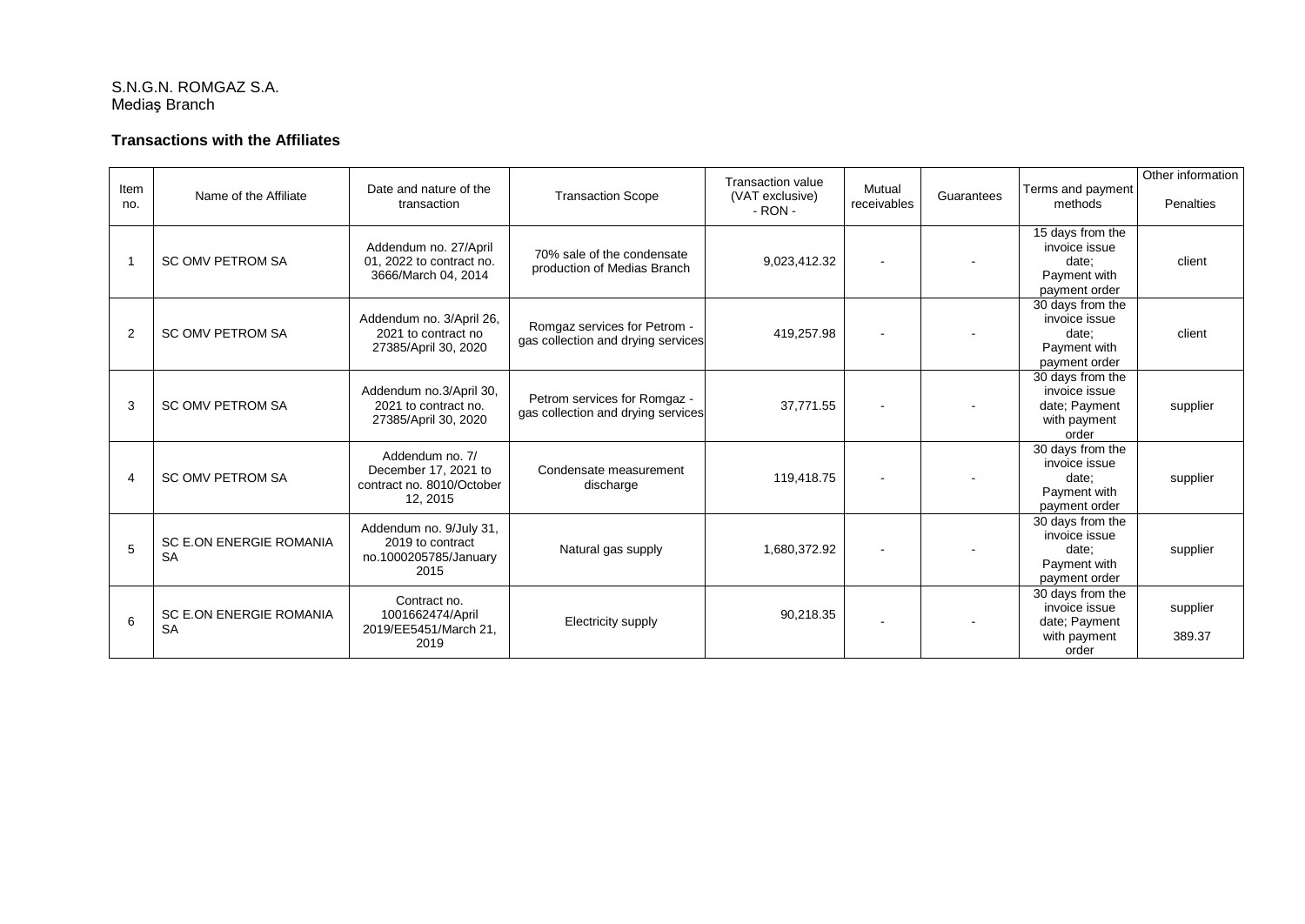#### S.N.G.N. ROMGAZ S.A. Tg.Mureş Branch

## **Transactions with the Affiliates**

| Item<br>No.      | Name of the Affiliate        | Date and nature of the<br>transaction                                                                                                                                                                                                         | <b>Transaction Scope</b>                                                                 | <b>Transaction value</b><br>(VAT exclusive)<br>$-RON -$ | Mutual receivables | Guarantees | Terms and payment<br>methods                       | Other information                                                                                                                                                                                                                                                       |
|------------------|------------------------------|-----------------------------------------------------------------------------------------------------------------------------------------------------------------------------------------------------------------------------------------------|------------------------------------------------------------------------------------------|---------------------------------------------------------|--------------------|------------|----------------------------------------------------|-------------------------------------------------------------------------------------------------------------------------------------------------------------------------------------------------------------------------------------------------------------------------|
| $\mathbf{1}$ .   | ENGIE ROMANIA S.A.           | Contract no. 3005674925<br>/ November 09, 2011<br>indefinite period                                                                                                                                                                           | Natural gas supply for the<br>period April 01, 2021 -<br>March 31, 2022                  | 132,240.50                                              |                    |            | 30 calendar days<br>from the invoice<br>issue date | S.N.G.N. ROMGAZ S.A.<br>client; Penalties: the late<br>payment penalty equals<br>the late payment penalty<br>for failure to pay on time<br>the obligations to the<br>state budget,<br>established under the<br>conditions specified in<br>the Fiscal Procedure<br>Code. |
| 2.               | ENGIE ROMANIA S.A.           | Natural gas distribution<br>framework contract from<br>no.24 to no.33 from<br>November 02, 2020,<br>no.38 / 05.11.2020                                                                                                                        | Natural gas distribution<br>services for the period<br>April 01, 2021 - March 31<br>2022 | 241,810.19                                              |                    | 7,894.73   | 15 calendar days<br>from the invoice<br>issue date | ENGIE ROMANIA S.A.<br>client; Penalties: the late<br>payment penalty equals<br>the late payment penalty<br>for failure to pay on time<br>the obligations to the<br>state budget,<br>established under the<br>conditions specified in<br>the Fiscal Procedure<br>Code.   |
| 3.               | E.ON Energie Romania<br>S.A. | Addendum no. 17 /<br>14.01.2022 to contract<br>1000205785 / 01.2015 /<br>GN / 1094 DIN<br>30.01.2015<br>Period January 01,<br>2015-December 31.<br>2015 with automatic<br>extension for a period<br>equal to the one initially<br>agreed upon | Natural gas supply for the<br>period April 01, 2021 -<br>March 31, 2022                  | 879,664.79                                              |                    |            | 30 calendar days<br>from the invoice<br>issue date | SNGN ROMGAZ SA<br>client: Penalties of<br>0.04% per calendar day<br>of delay                                                                                                                                                                                            |
| $\overline{4}$ . | E.ON Energie Romania<br>S.A. | Natural gas distribution<br>framework contract no.<br>49 / June 01, 2021                                                                                                                                                                      | Natural gas distribution<br>services for the period<br>April 01, 2021 - March 31<br>2022 | 181.476.86                                              |                    | 23,268.14  | 15 calendar days<br>from the invoice<br>issue date | E.ON Energie Romania<br>S.A; Penalties: the late<br>payment penalty equals<br>the late payment penalty<br>for failure to pay on time<br>the obligations to the<br>state budget,<br>established under the<br>conditions specified in<br>the Fiscal Procedure<br>Code.    |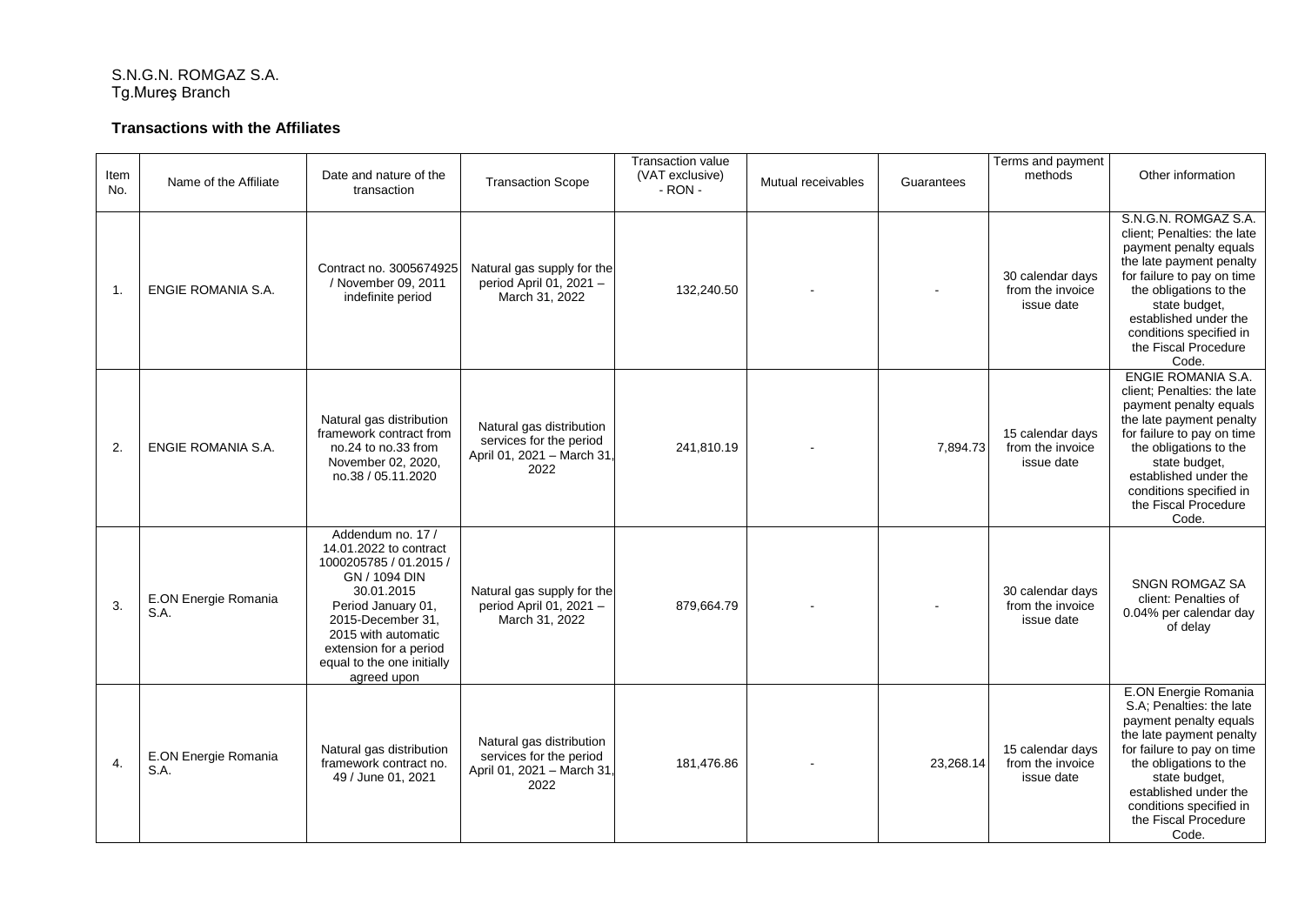| Item<br>No.    | Name of the Affiliate | Date and nature of the<br>transaction                                                                                                                           | <b>Transaction Scope</b>                                                                                                                                                             | <b>Transaction value</b><br>(VAT exclusive)<br>$-RON -$ | Mutual receivables | Guarantees | Terms and payment<br>methods                       | Other information                                                                                                                                                                                                                                                        |
|----------------|-----------------------|-----------------------------------------------------------------------------------------------------------------------------------------------------------------|--------------------------------------------------------------------------------------------------------------------------------------------------------------------------------------|---------------------------------------------------------|--------------------|------------|----------------------------------------------------|--------------------------------------------------------------------------------------------------------------------------------------------------------------------------------------------------------------------------------------------------------------------------|
| 5              | <b>OMV PETROM SA</b>  | Addendum no. 8 /<br>15.12.2021 to contract<br>no. 9676 / October 12,<br>2015                                                                                    | Unloading, measuring and<br>treating for delivery and<br>transport to crude oil of<br>crude oil and crude<br>condensate<br>Addendum period January<br>01, 2022 - December 31<br>2022 | 563,776.76                                              |                    |            | 20 days from the<br>invoice issue date             | <b>SNGN ROMGAZ SA</b><br>client; Penalties: the late<br>payment penalty equals<br>the late payment penalty<br>for failure to pay on time<br>the obligations to the<br>state budget,<br>established under the<br>conditions specified in<br>the Fiscal Procedure<br>Code. |
| 6              | <b>OMV PETROM SA</b>  | Crude oil sale-purchase<br>contract no. 12973 / April<br>11, 2019                                                                                               | Sale-purchase<br>condensate 75% of the<br>condensate production of<br>Tg.Mures branch                                                                                                | 46,962,677.37                                           |                    |            | 15 days from the<br>invoice issue date             | <b>OMV PETROM SA</b><br>client:<br>Penalties; BNR<br>reference rate +4<br>percentage points                                                                                                                                                                              |
| $\overline{7}$ | <b>OMV PETROM SA</b>  | Natural gas distribution<br>framework contract no.<br>35 / November 02, 2020                                                                                    | Natural gas distribution<br>services for the period<br>April 01, 2021 - March 31<br>2022                                                                                             | 113.712.21                                              |                    |            | 15 calendar days<br>from the invoice<br>issue date | <b>OMV PETROM SA</b><br>client; Penalties: the late<br>payment penalty equals<br>the late payment penalty<br>for failure to pay on time<br>the obligations to the<br>state budget,<br>established under the<br>conditions specified in<br>the Fiscal Procedure<br>Code.  |
| 8              | OMV PETROM SA         | Addendum no.2 /<br>23.08.2019 to the lease<br>contract no.21 / August<br>25, 2017                                                                               | Land renting during<br>Sept. Dec.2021                                                                                                                                                | 242.49                                                  |                    |            | 30 calendar days<br>from the invoice<br>issue date | <b>OMV PETROM SA</b><br>client; Penalties: the late<br>payment penalty equals<br>the late payment penalty<br>for failure to pay on time<br>the obligations to the<br>state budget,<br>established under the<br>conditions specified in<br>the Fiscal Procedure<br>Code.  |
| 9              | <b>OMV PETROM SA</b>  | Addendum no. 4 to the<br>contract for the provision<br>of natural gas collection<br>and drying services and<br>pipeline operation no.<br>27385 / April 30, 2020 | Provision of natural gas<br>collection and drying<br>services and pipeline<br>operations                                                                                             | 65,806.76                                               |                    | 5,039.25   | 30 calendar days<br>from the invoice<br>issue date | OMV PETROM SA<br>client;<br>Penalties: BUBOR BNR<br>rate for 3 months $+1\%$                                                                                                                                                                                             |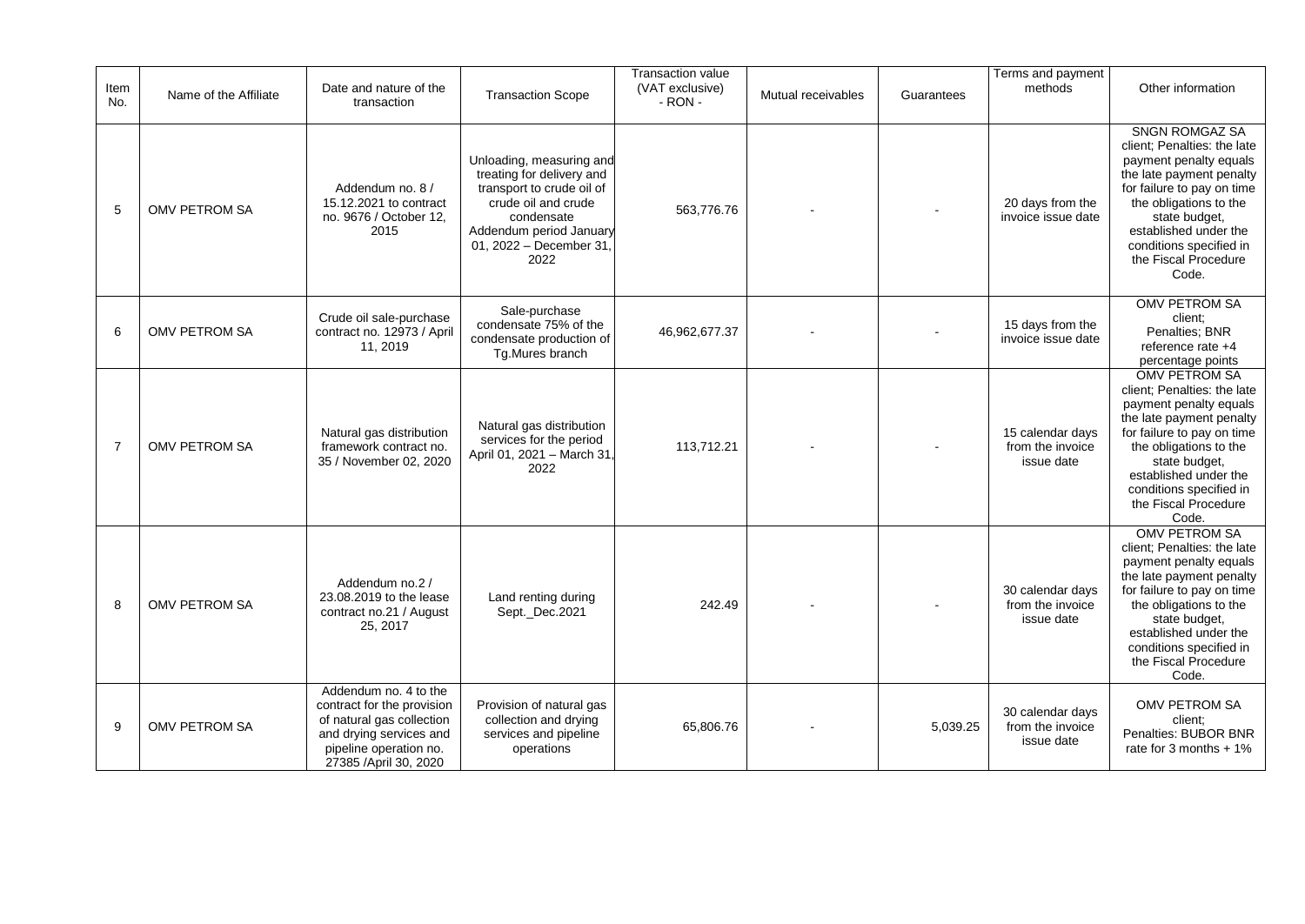## S.N.G.N. ROMGAZ S.A.

## **Transactions with the Affiliates – natural gas supply**

| Item<br>No. | Name of the Affiliate             | Date and nature of the<br>transaction                                            | Transaction Scope                                     | Transaction value<br>(VAT exclusive)<br>- RON - | Mutual receivables | Guarantees | Terms and payment<br>methods                       | Other information                                                                                                                                                                                                |
|-------------|-----------------------------------|----------------------------------------------------------------------------------|-------------------------------------------------------|-------------------------------------------------|--------------------|------------|----------------------------------------------------|------------------------------------------------------------------------------------------------------------------------------------------------------------------------------------------------------------------|
|             | <b>E.ON ENERGIE</b><br>ROMANIA SA | Addendum no.<br>16/December 24, 2021 to<br>Contract no.7489/February<br>24, 2015 | Natural gas supply to<br>Romgaz consumption<br>points | 682,395.11                                      |                    |            | 30 calendar days<br>from the invoice<br>issue date | In case of failure to<br>pay the invoice when<br>due, penalties of<br>0.04% of the unpaid<br>amount at the due<br>date shall be charged<br>per calendar day of<br>delay from the date<br>following the due date. |